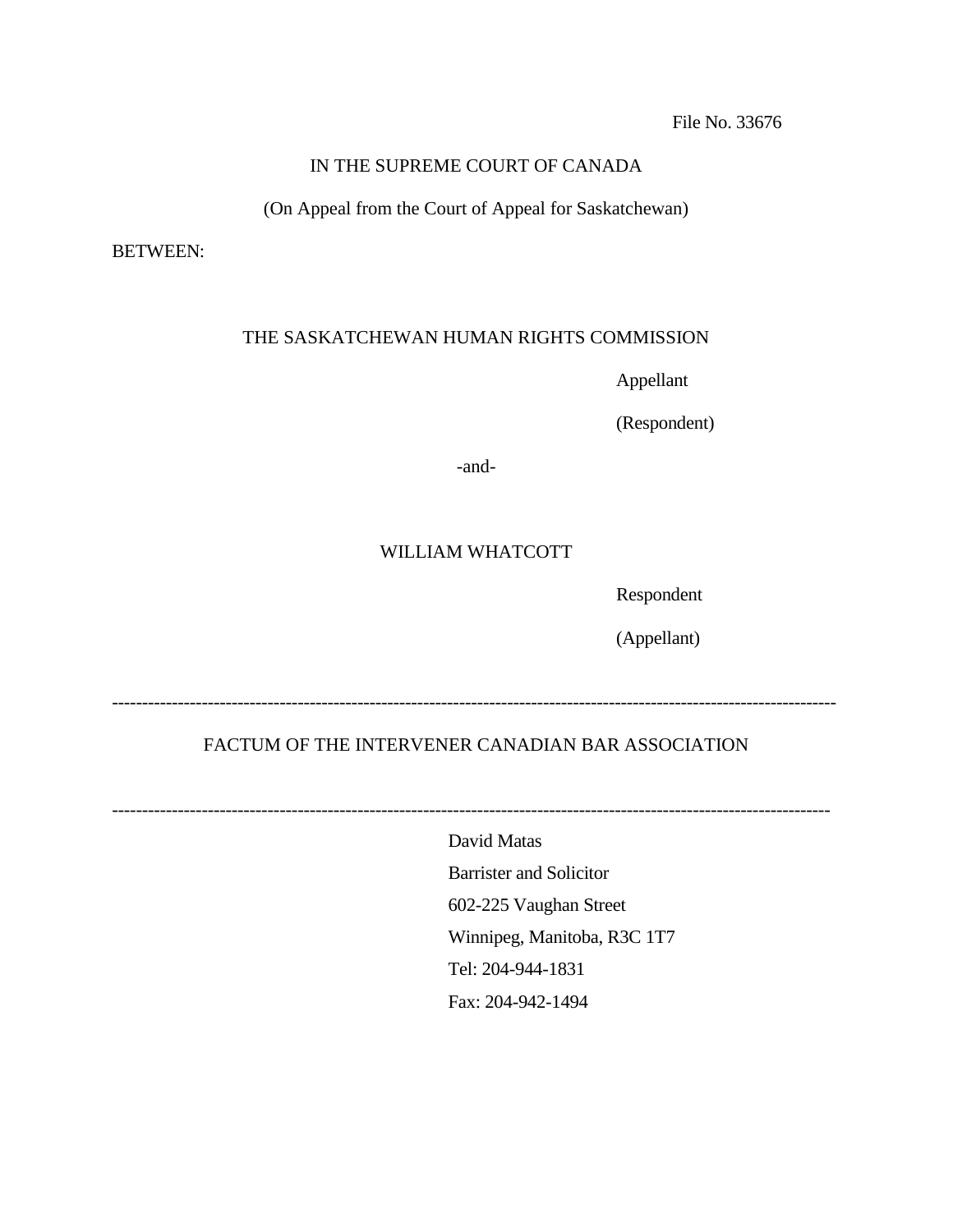GOWLING LAFLEUR HENDERSON LLP 2600 - 160 Elgin St P.O. Box 466, Stn "D" Ottawa, Ontario K1P 1C3 Henry S. Brown, Q.C.

Telephone: (613) 233-1781 Fax: (613) 788-3433 E-mail: henry.brown@gowlings.com Agent for the Intervener, Canadian Bar Association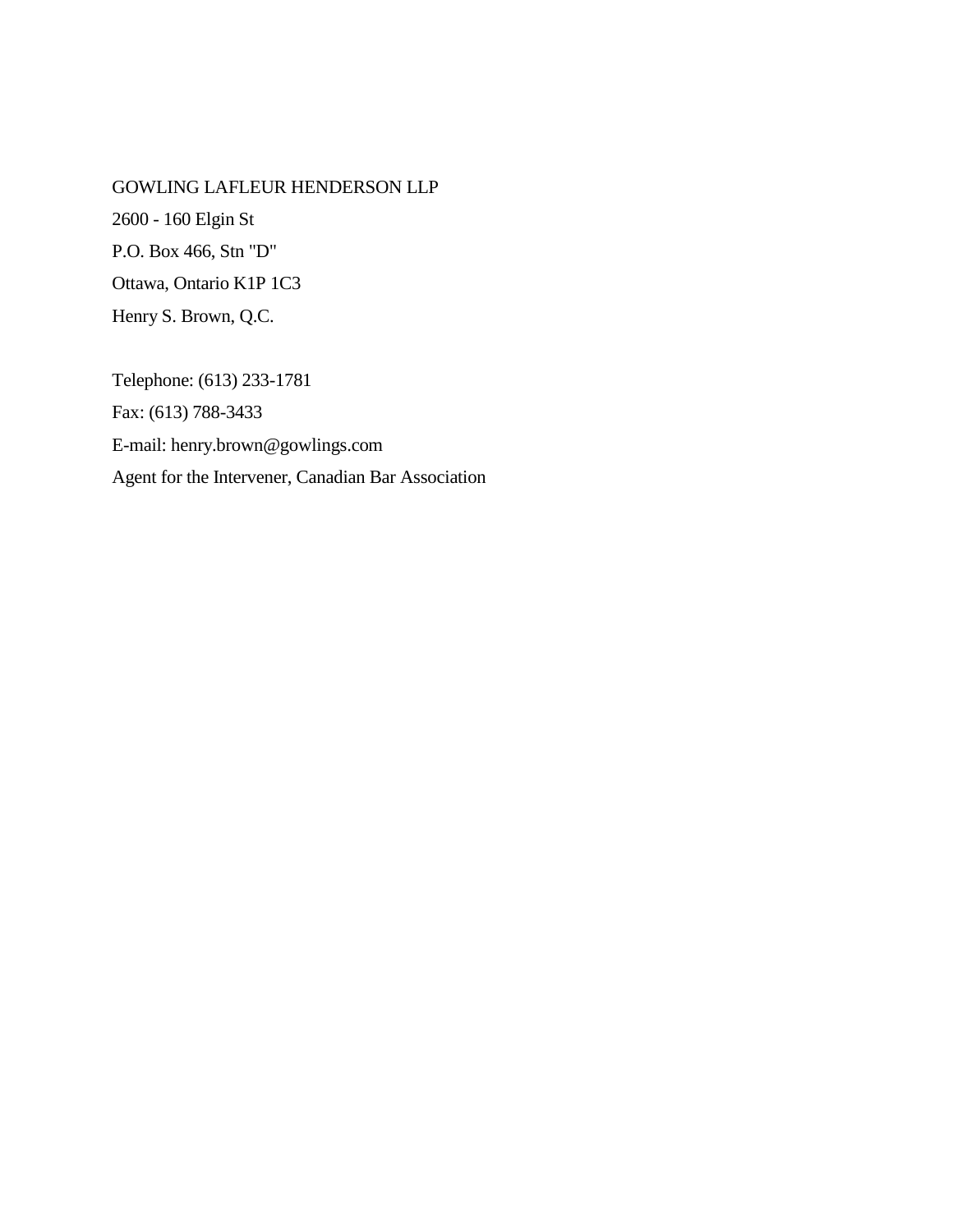#### **Part I - Overview and Facts**

1. A Saskatchewan Human Rights Tribunal found that William Whatcott contravened section 14(1)(b) of the *Saskatchewan Human Rights Code* for distributing flyers which promoted hatred against individuals because of their sexual orientation. Section 14(1)(b) proscribes speech that "exposes or tends to expose to hatred, ridicules, belittles or otherwise affronts the dignity of any person or class of persons on the basis of a prohibited ground". The Saskatchewan Queen's Bench dismissed Whatcott's appeal; the Saskatchewan Court of Appeal allowed his further appeal, finding that the flyers did not violate the Code. Both courts found the provision constitutional. The Supreme Court of Canada, in granting leave to appeal, posed questions whether section 14(1)(b) of the Code violates the *Canadian Charter of Rights and Freedoms*. Whatcott argues that the provision is unconstitutional, violating the guarantees of freedom of expression and religion and is not saved by section 1 of the Charter.

2. The CBA submits that:

- a) international law and the context of the prohibition support the constitutionality of the law;
- b) promotion of hatred needs a civil remedy;
- c) the prohibition of promotion of hatred enhances Charter values;
- d) the Court should respect a precedent which grants Charter protection.

#### **Part II - Issues**

3. The CBA addresses only the constitutionality of section 14(1)(b) of the *Saskatchewan Human Rights Code* under section 1 of the Charter.

### **Part III - Argument**

### **A. International law supports the constitutionality of the law**

4. The Charter should be presumed to provide protection from incitement to hatred at least as great as that afforded by its treaty obligation in the *International Covenant on Civil and Political*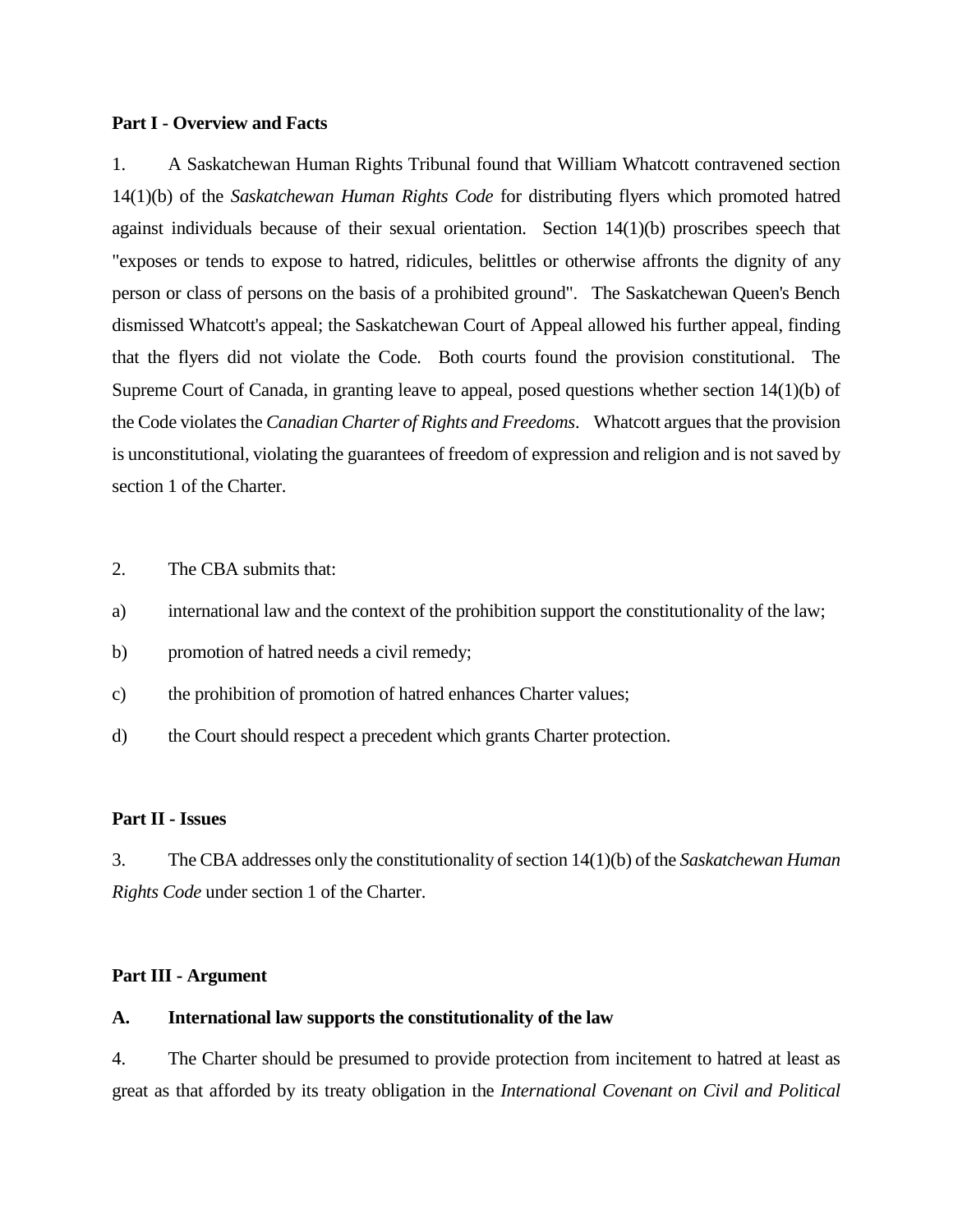*Rights* (ICCPR). Canada's obligation to prohibit incitement to hatred should inform the interpretation of what can constitute a pressing and substantial objective which may justify restrictions upon the rights to freedom of expression and religion. For purposes of the proportionality inquiry under Charter section 1, the fact that the prohibition against incitement to hatred has the status of an international human right under a treaty to which Canada is a State Party is indicative of a high degree of importance attached to that objective.

*Slaight Communications Inc. v. Davidson,* [1989] 1 SCR 1038

5. International tribunals have upheld the compatibility of hate speech prohibitions with freedom of expression and religion, often citing Canadian law and jurisprudence. In particular, three United Nations Human Rights Committee (UNHRC) decisions upheld hate speech laws on appeals from national court decisions, under Article 19 of the ICCPR. That article provides that '[e]veryone shall have the right to freedom of expression,' and also states that this right may be limited in order to serve such goals as protecting the rights of others, public order, or public health.

*International Covenant on Civil and Political Rights* article 19 (2), March 23, 1976, 999 United Nations Treaty Series 171.

6. Two of the UNHRC decisions were from Canada. In *Ross v. Canada*, a schoolteacher had been reassigned to non-classroom work due to his off-duty antisemitic remarks and publications. The UNHRC found that the restrictions on him imposed by a human rights board of inquiry were consistent with the ICCPR, pointing to a causal link between the teacher's statements and a 'poisoned' atmosphere in the school. This UNHRC decision in 2000 upheld a previous 1996 decision of the Supreme Court of Canada finding that the school had a positive obligation to act to "maintain a positive school environment for all persons served by it and it must be ever vigilant of anything that might interfere with this duty."

*International Covenant on Civil and Political Rights*, Communication No. 736/1997: Canada (Jurisprudence) UN Documents CCPR/C/70/D/736/1997 (2000).

*Ross v. New Brunswick School District No. 15*, [1996] 1 S.C.R. 825 at para. 50.

7. In *John Ross Taylor and the Western Guard Party v. Canada*, the UNHRC declared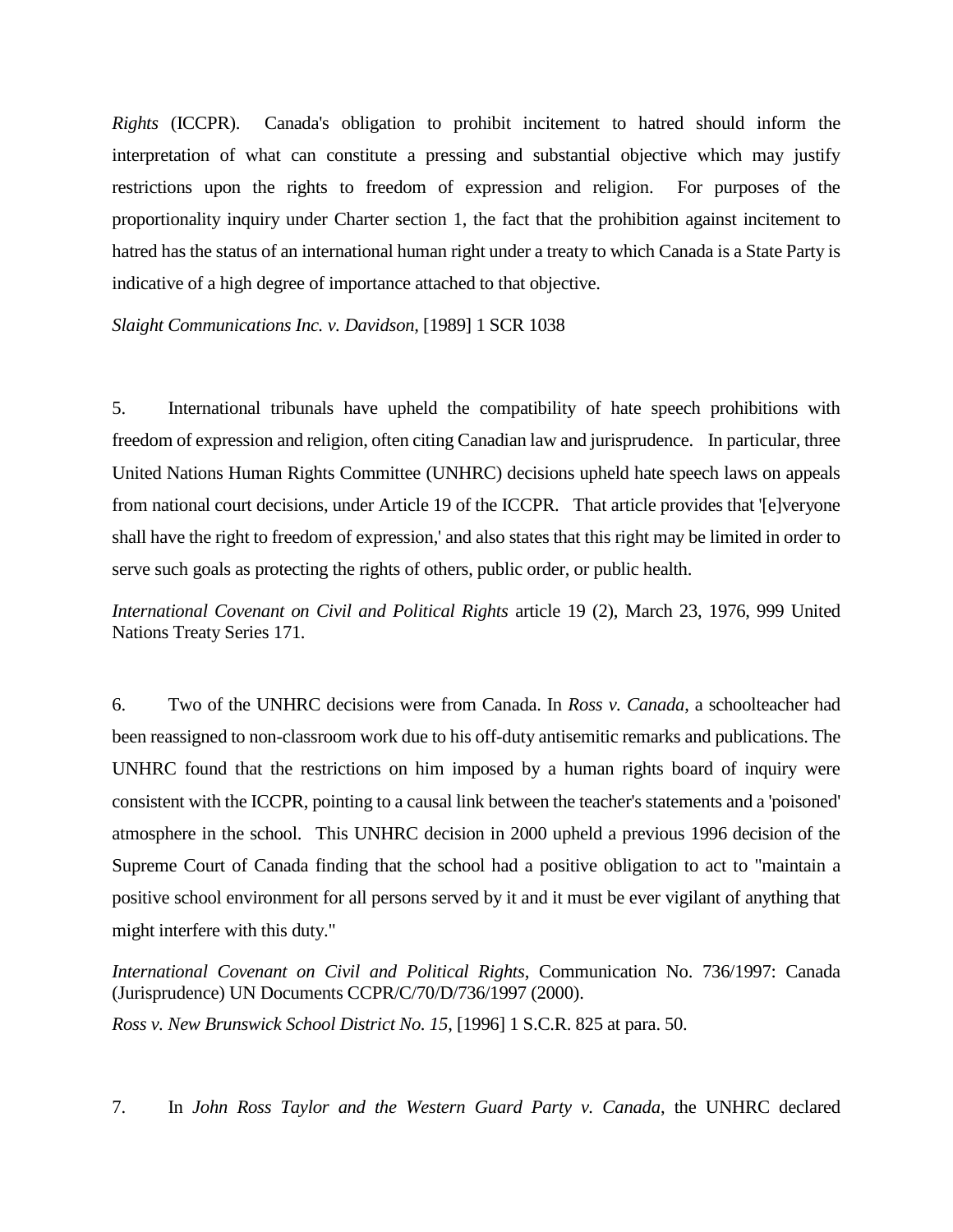inadmissible a case that arose when Canada barred public telephone service and handed a one-year prison sentence to a Toronto man who repeatedly used recorded messages to warn those who dialled in that 'international Jewry' would lead the world into wars and moral and economic collapse. The Committee found the communication "incompatible with the provisions of the Covenant" because the opinions which Mr. Taylor sought to disseminate through the telephone system "clearly constitute the advocacy of racial or religious hatred which Canada has an obligation under article 20(2) of the Covenant to prohibit". The Supreme Court of Canada later came to a similar conclusion under the *Canadian Charter of Rights and Freedoms*.

*International Covenant on Civil and Political Rights*, Communication No. 104/1981: Canada (Jurisprudence), U.N Docs. CCPR/C/18/D/104/1981 (*J.R.T. & the W.G. Party v. Canada*) (declared inadmissible April 6, 1983).

*Canada (Human Rights Commission) v. Taylor*, [1990] 3 S.C.R. 892

8. In *Faurisson v. France*, the UNHRC upheld the conviction and fine imposed against a literature professor who told a monthly magazine that he had 'excellent reasons not to believe' in the existence of 'magic gas chambers' for extermination purposes at Nazi concentration camps. Faurisson was convicted for violating the Gayssot Act of 13 July 1990. That Act amends the law on the Freedom of the Press of 1881 by adding an article 24 bis which makes it an offence to contest the existence of the category of crimes against humanity as defined in the London Charter of 8 August 1945, on the basis of which Nazi leaders were tried and convicted by the International Military Tribunal at Nuremberg in 1945-1946.

*International Covenant on Civil and Political Rights*, Human Rights Committee, Communication No. 550/1993, UN Doc. CCPR/C/58/D/550/1993 (November 8, 1996).

9. Two European Court of Human Rights cases contesting hate speech laws were brought under Article 10 of the European *Convention for the Protection of Human Rights and Fundamental Freedoms*. That article provides that '[e]veryone has the right to freedom of expression' and also states that there are 'duties and responsibilities' in the exercise of that freedom.

*Convention for the Protection of Human Rights and Fundamental Freedoms* [European Convention on Human Rights], Articles 10(1) and (2), September 3, 1953, European Treaty Series Number 005.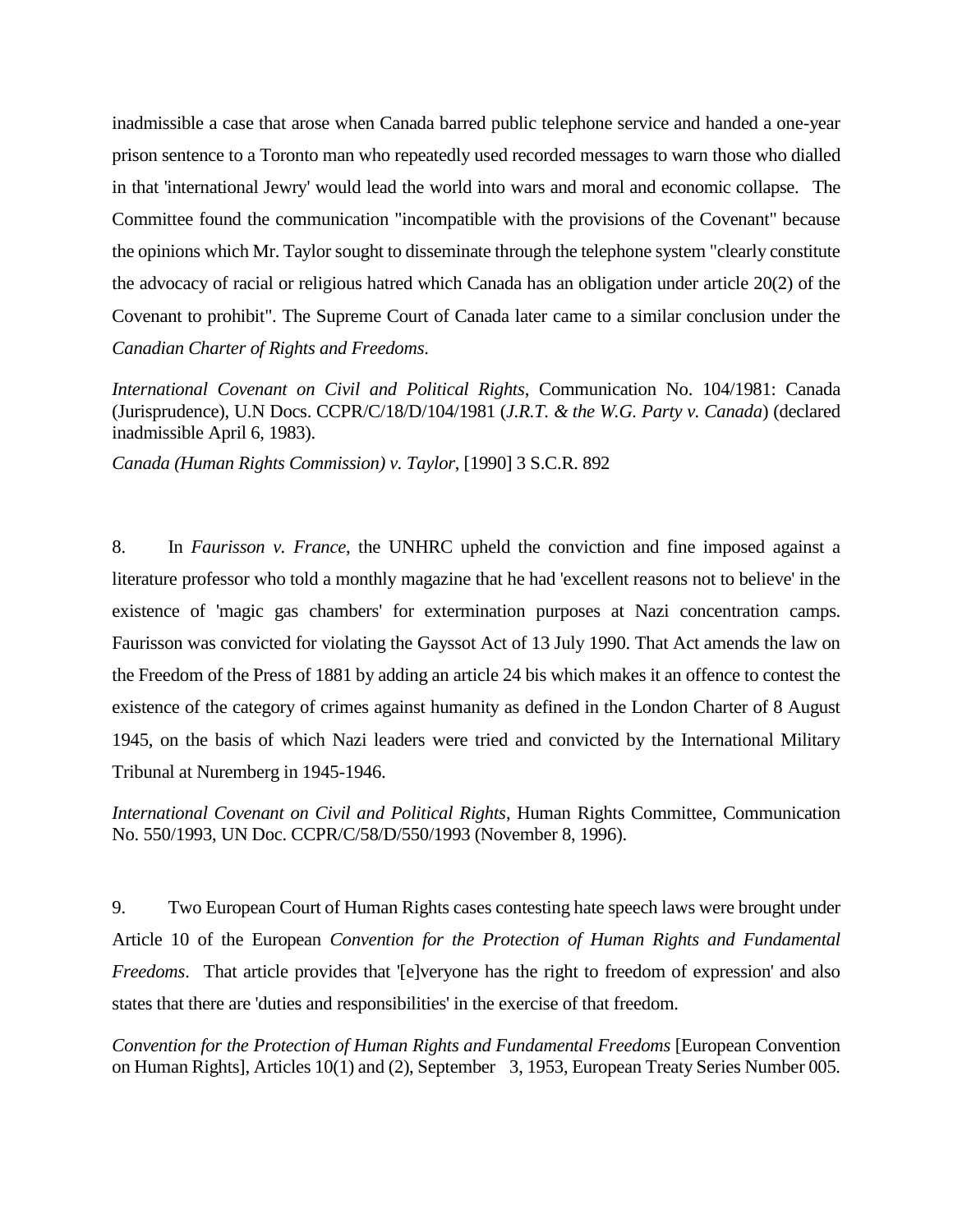10. In these two cases, the ECHR upheld government restrictions on speech. In the case of *Surek v. Turkey (No.1)*, the Court upheld a conviction of a publication for printing certain letters to the editor in violation of a law prohibiting hatred among the people. The Court wrote:

In the view of the Court the impugned letters amount to an appeal to bloody revenge by stirring up base emotions and hardening already embedded prejudices which have manifested themselves in deadly violence.

*Surek v. Turkey (No. 1)*, App. 26682/95, Eur. Ct. H.R. (1999)

11. In *Zana v. Turkey*, the Court upheld the conviction of a former mayor who told journalists that '[a]nyone can make mistakes, and the PKK kill women and children by mistake.' The interview coincided with murderous attacks carried out by the PKK on civilians in south-east Turkey. The Court wrote that the remarks "had to be regarded as likely to exacerbate an already explosive situation."

App. No. 18954/91, Eur. Ct. H.R. (1997)

12. International instances then have upheld Canadian and other laws of the sort under challenge here on human rights grounds. We know quite specifically, because of these international decisions, that the Saskatchewan law fulfils an objective which, in Charter terms, has a high degree of importance.

#### **B. The context of the prohibition supports its constitutionality**

13. The proper approach to considering whether speech meets the test in *Taylor* is to examine the impugned expression in its entire historical and contemporary context. This includes considering the targeted group's historical experience of disadvantage and vulnerability, the right of the group to equality, the right of everyone to live in a society in which human dignity and difference is respected, the freedom of expression and freedom of religion of not only the individual respondent, but the impact of the impugned expression on the ability of the targeted group and others in society to exercise those freedoms.

*R. v. Keegstra,* [1990] 3 S.C.R. 697 at 736 and 756 *Ross*, at paras. 77, 81 and 85.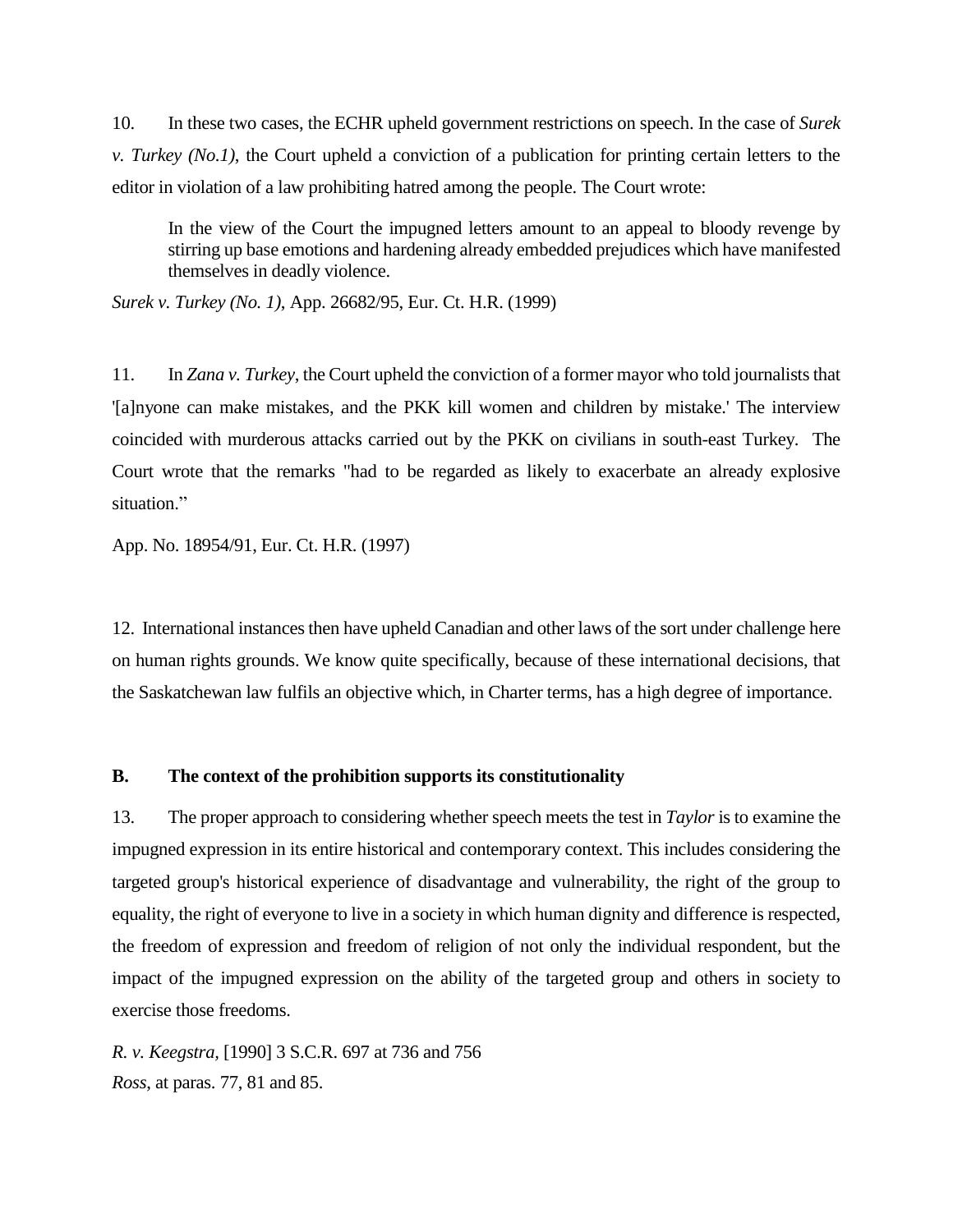*R. v. Wholesale Travel Group Inc.* [1991] 3 S.C.R. 154 per L'Heureux-Dubé and Cory JJ. at 224-225, dissenting in part.

14 The explicit recognition that s.14(1)(b) of the *Saskatchewan Human Rights Code* must be read in light of freedom of expression and the protections given to freedom of religion in the legislation supports the provision's section 1 justification.

# 15 In the case of *Ross*, this Court wrote:

This context relates to one further consideration that must inform a contextual approach under s. 1. It must be recognized that human rights tribunals have played a leading role in the development of the law of discrimination, and this is reflected in the jurisprudence of this Court both in the area of human rights and under the Charter. This Court should proceed under s. 1 with recognition of the sensitivity of human rights tribunals in this area, and permit such recognition to inform this Court's determination of what constitutes a justifiable infringement of the Charter.

16. The fact that unsuccessful complaints have been made about speech that may be characterized as 'offensive' and not 'hateful' in other jurisdictions using other hate speech prohibitions is not evidence that s.14(1)(b) is vague or overreaching. The test to be employed from *Taylor*, that speech must engender 'unusually strong and deep-felt emotions of detestation, calumny and vilification' is sufficiently clear and precise.

## **C. Promotion of hatred needs a civil remedy**

## **i) General justifications**

17. To require a government to forego an effective means to protect its citizens from the consequences of hateful speech does not conform to Canada's Charter values. The effect of state toleration of speech which incites to hatred is to compound its effects and corrodes the bonds of citizenship:

However irrational racist speech may be, it hits right at the emotional place where we feel the most pain. The aloneness comes not only from the hate message itself, but also from the government response of tolerance. When hundreds of police officers are called out to protect racist marchers, when the courts refuse redress for racial insult, and when racist attacks are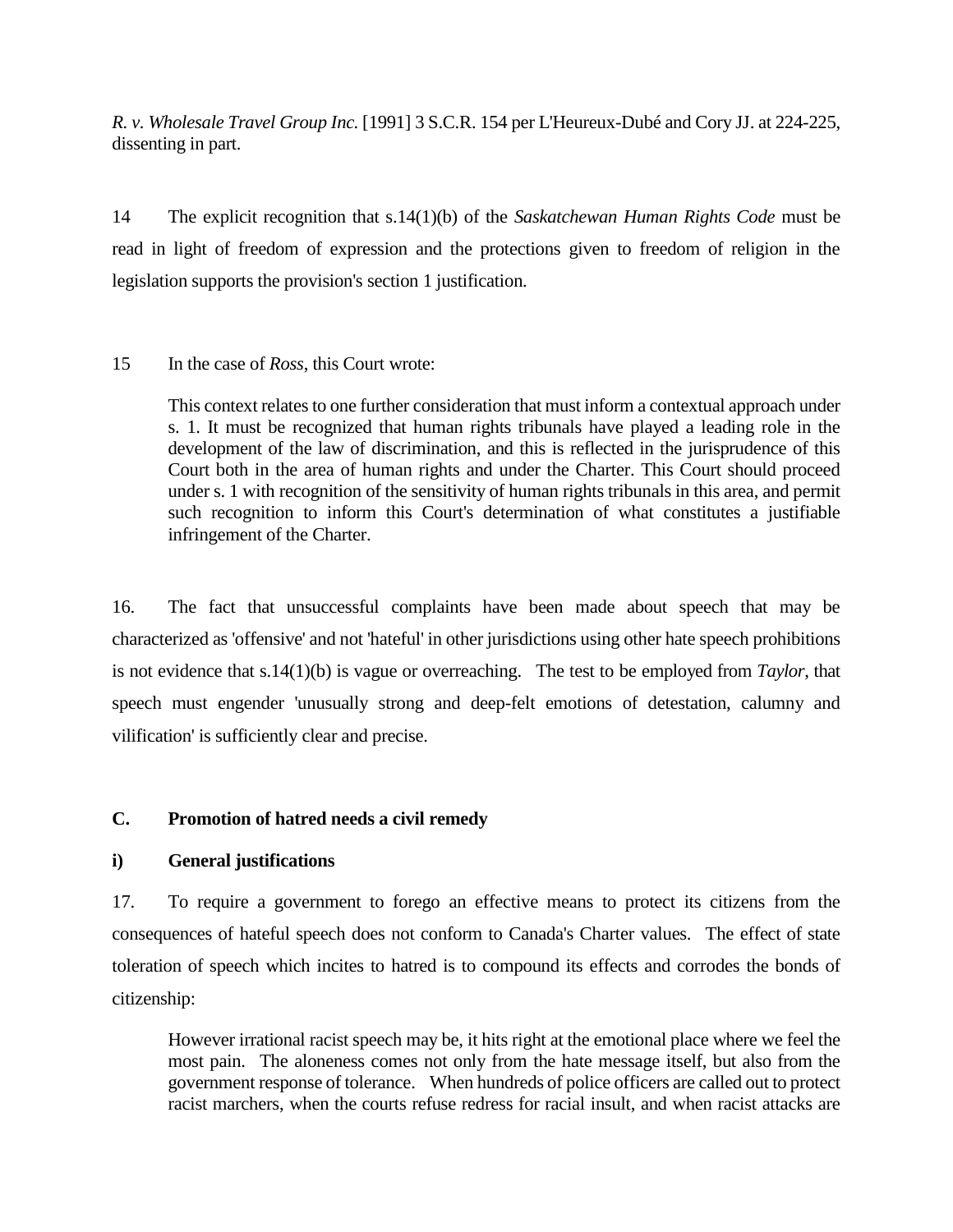officially dismissed as pranks, the victim becomes a stateless person.

Mari Matsuda, "Public Response to Racist Speech: Considering the Victim's Story," [August 1989] 87 Mich. L. Rev. 2320, at 2338.

18. A civil prohibition on hate speech meets the Charter section 1 standard of proportionality. The criminal prohibition in section 319 of the *Criminal Code* sets an extremely onerous standard.

19. For example, in *R. v. Ahenakew*, 2008 SKCA 4 and *R. v. Ahenakew*, 2009 SKPC 10, the accused's conviction of wilfully promoting hatred contrary to s.319(2) of the *Criminal Code* was overturned due to the questions raised as to whether the requisite intent was proved beyond a reasonable doubt. Among the comments at issue were those the accused made during a conference speech indicating that the Jews created the Second World War, and afterwards (to a reporter) indicating that Jews were a 'disease' and that Hitler was attempting to ensure Jews did not take over Europe.

20. A criminal conviction for hate speech, like any other criminal offence, carries with it social stigma and a criminal record. The *Saskatchewan Human Rights Code* provision in question serves a different purpose, providing remedies to target groups for harm, fostering greater respect for target groups, and changing behaviour, and also applies to conduct that falls short of criminal behaviour but nevertheless poses harm to vulnerable groups.

21. Given the importance of freedom of expression, it is appropriate that there be a range of options for society to respond to expression that causes harm. Criminal sanctions should be reserved for the worst cases, rather than the only option. Maintaining a civil prohibition against hate speech is necessary to protect individuals and minorities from its pernicious effects.

### **ii) Examples from free and democratic societies**

22. Foreign law shows that a civil prohibition on promotion of hatred is demonstrably justified in a free and democratic society. France's Gayssot Act (discussed above) includes provisions entitling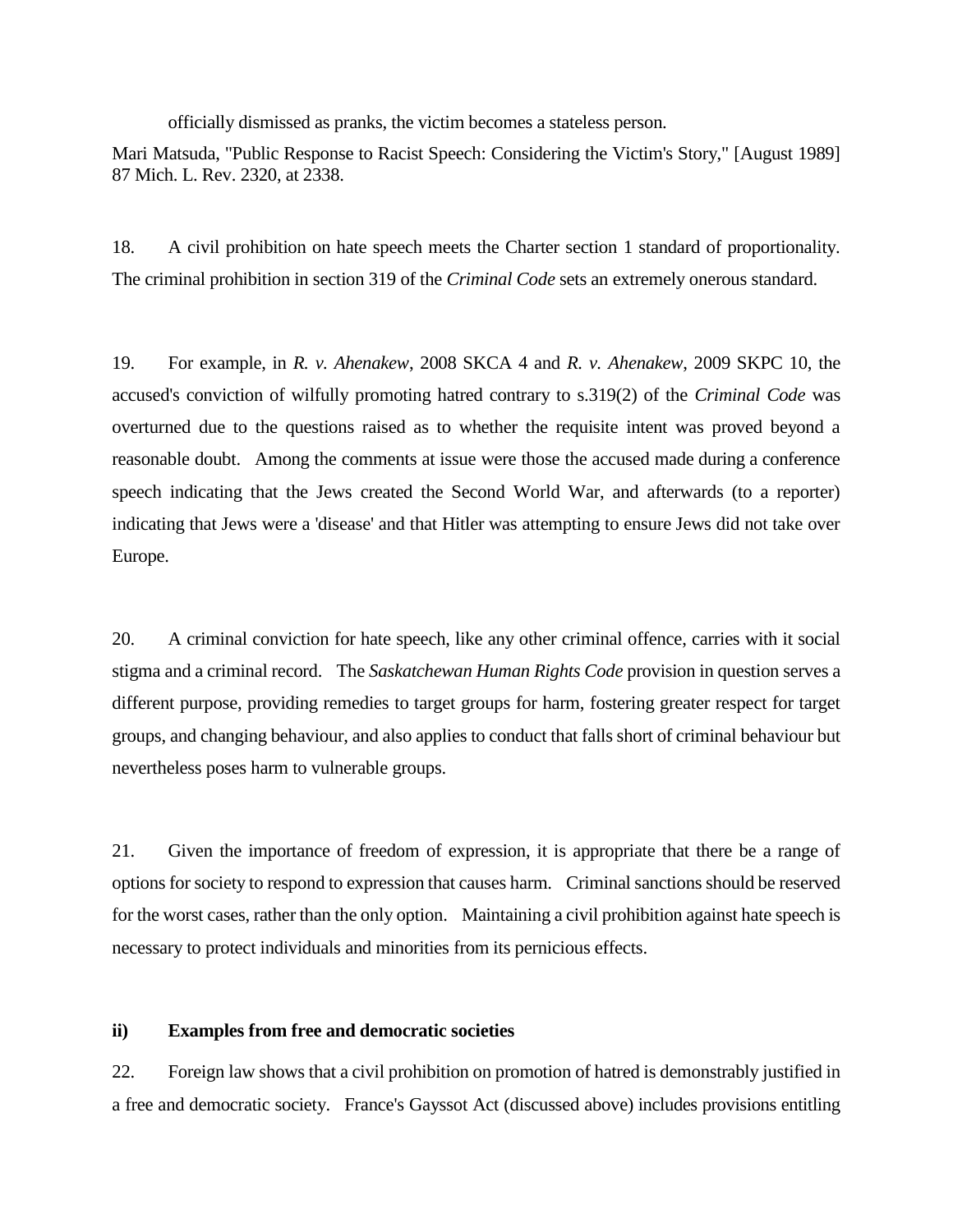individuals or associations dedicated to opposing racism to sue perpetrators of hate speech for "group defamation" racial incitement and racial injury and can be added as a party to a criminal trial and receive damages by "constitution de partie civile."

23. Part IIA of Australia's *Racial Discrimination Act, 1975* (Cth.) prohibits against hate speech (as an act reasonably likely to "offend, insult, humiliate or intimidate"), which may form the basis of a complaint to the Australian Human Rights Commission. While most complaints are resolved through the conciliation process, remedies recommended by the Australian Human Rights and Equal Opportunities Commission can be enforced through the federal court.

24. In California, individuals or the City Attorney, District Attorney or California Attorney General on their behalf, can sue for breaches of the Ralph (Civ. Code  $\int$  51.7) and Bane (Civ. Code  $\int$ 52.1) Civil Rights Acts. The Ralph Act provides that it is a civil right to be free of violence or its threat because of a person's race, colour, religion, ancestry, national origin, political affiliation, sex, sexual orientation, age, disability, or position in a labour dispute. The Bane Act's Civil Code section 52.1 provides a civil remedy whenever a person or persons, whether or not acting under colour of law, interferes by threats, intimidation, or coercion, with the exercise or enjoyment by any individual or individuals of rights secured by the federal or state Constitution or laws. Damages, injunctive and equitable relief is available for breach of either provision (Civ. Code  $\int$  52).

#### **D. The prohibition of hatred realizes Charter values**

25. As Dickson C.J. writing for the majority in *Taylor* stated:

[M]essages of hate propaganda undermine the dignity and self-worth of target group members and, more generally, contribute to disharmonious relations among various racial and cultural and religious groups, as a result eroding the tolerance and open-mindedness that must flourish in a multicultural society which is committed to the idea of equality.

*Taylor*, at paragraph 41

26. Furthermore, hate speech hinders the freedom of expression of targeted groups. It erodes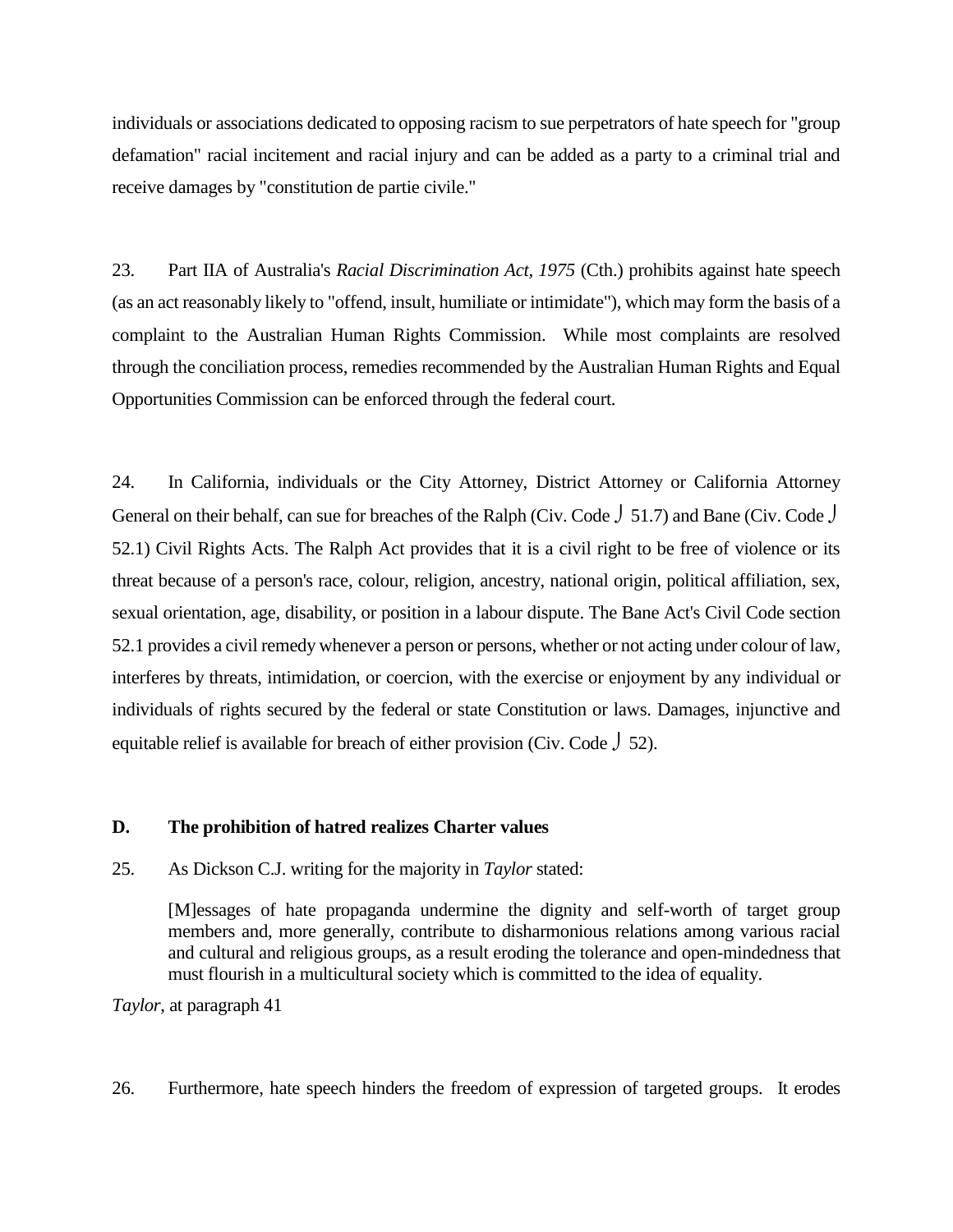their ability to publicly defend themselves against discriminatory stereotypes by undermining their status as legitimate and truthful social commentators. Therefore, such a prohibition should be maintained and located in human rights legislation. As this Court stated in *Ross* at para. 91, (referring there to antisemitic speech):

Such expression silences the views of those in the target group and thereby hinders the free exchange of ideas feeding our search for political truth.

See also Sneiderman, "Holocaust Bashing: The Profaning of History," (1999) 26 Man. L.R. 319 at para. 19, where he notes that Holocaust denial trades upon and reinforces the supremacist portrayal of Jews as liars.

27. The notion of the 'marketplace of ideas' as the best antidote to expression that 'exposes or tends to expose to hatred, ridicules, belittles or otherwise affronts the dignity of any person or class of persons' is unpersuasive. In the market, advertisers often persuade consumers to purchase inferior products. It is the advertising alone that persuades. The 1965 Report of the *Special Committee on Hate Propaganda in Canada* to the Minister of Justice, Maxwell Cohen, chair, page 8, wrote:

...it is too often true, in the short run, that emotion displaces reason and individuals perversely reject the demonstration of truth put before them and forsake the good they know. The successes of modern advertising, the triumphs of impudent propaganda such as Hitler's, have qualified sharply our belief in the rationality of man. We know that under strain and pressure in time of irritation and frustration, the individual is swayed and even swept away by hysterical, emotional appeals. We act irresponsibly if we ignore the way in which emotion can drive reason from the field.

The notion of the 'marketplace of ideas' implicitly accepts that the ideas embedded in hate speech, that targets are evil, inferior, etc., may be true. Yet, to accept that would violate human rights values.

28. Because of the advent of the Internet, incitement to hatred in any one jurisdiction can become global. Preventing incitement in any one place helps to prevent its global spread.

## **E. The Court should respect precedent which grants Charter protection**

29. The intervener submits that this Court should not overturn the established precedents on the constitutional validity of hate speech and in particular the case of *Taylor* which upheld the constitutionality of a civil remedy for exposure to hatred. *Taylor* continues to be good law, and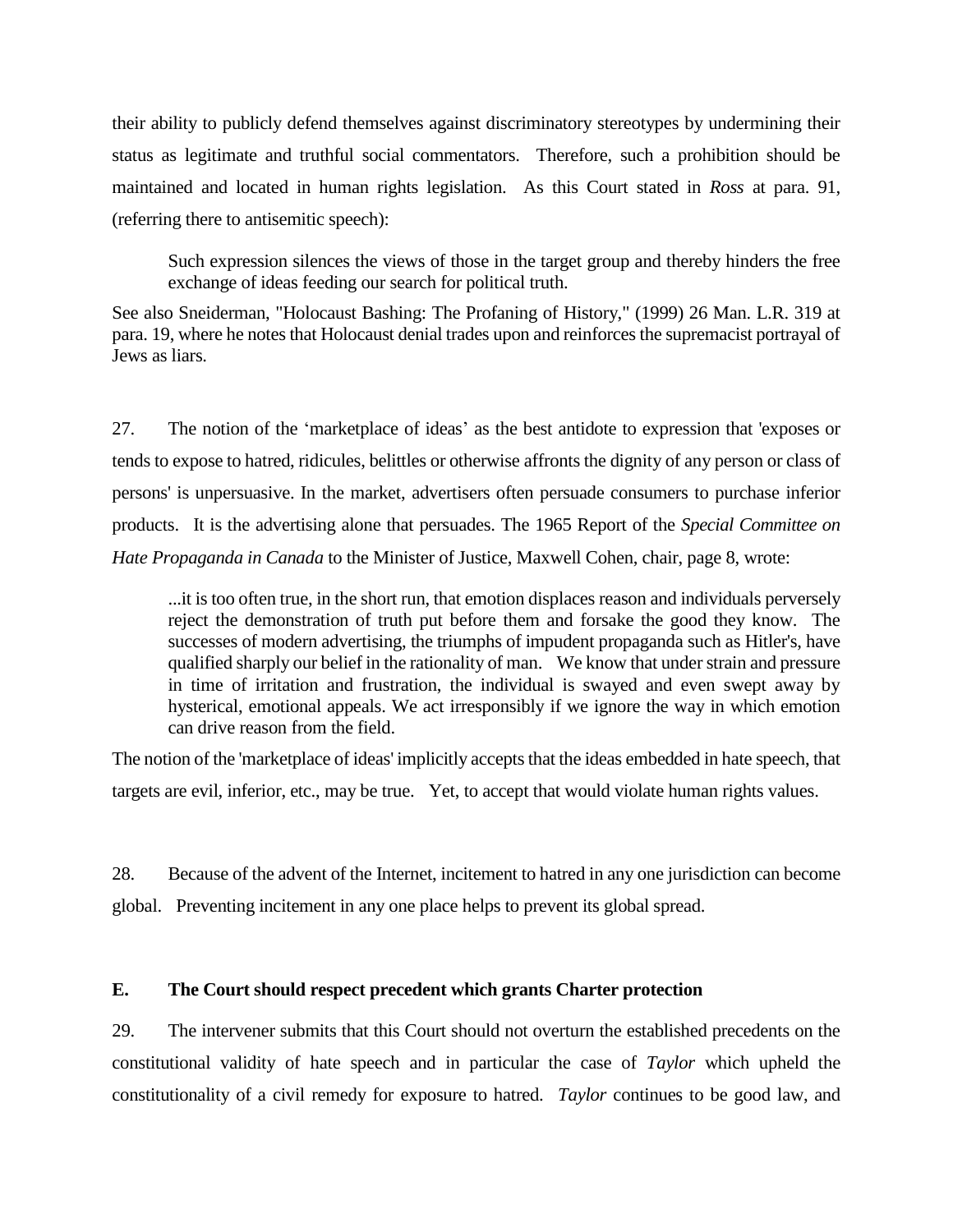cannot be distinguished on the basis that the impugned provision (at the time) concerned only hate speech delivered telephonically rather than in publications, as recognized by the Saskatchewan Court of Appeal and the Alberta Court of Queen's Bench in *Boissoin v. Lund*, 2009 ABQB 592.

30. This Court has held that precedent should not be overturned lightly. Certainty in the law is a key component of the Rule of Law. This is particularly so for a decision which would diminish already established Charter protection.

31. In the case of *Fraser*, McLachlin C.J. and LeBel J. for the majority wrote:

[56] Our colleague correctly recognizes at the outset of his reasons that overturning a precedent of this Court is a step not to be lightly undertaken. ... The seriousness of overturning two recent precedents of this Court, representing the considered views of firm majorities, cannot be overstated. This is particularly so given their recent vintage. ...

[58] Rothstein J. suggests that since *Health Services* deals with constitutional law, the Court should be more willing to overturn it (paras. 141-43). In our respectful view, this argument is not persuasive. The constitutional nature of a decision is not a primary consideration when deciding whether or not to overrule, but at best a final consideration in difficult cases. Indeed, the fact that Health Services relates to a constitutional Charter right may militate in favour of upholding this past decision. As Binnie J. stated on behalf of a unanimous Court in *R. v. Henry*, 2005 SCC 76, [2005] 3 S.C.R. 609,

'[t]he Court should be particularly careful before reversing a precedent where the effect is to diminish Charter protection. (para. 44).'

Justice Rothstein's proposed interpretation of s. 2(d) of the Charter would diminish the scope of the s. 2(d) right.

*Ontario (Attorney General) v. Fraser*, 2011 SCC 20

32. The doctrine of precedent applies to a majority judgment, not to a dissent. A judge is not respecting precedent by following his or her own previous dissent. Thus in *Mann v. R.,* [1966] S.C.R. 238, Mr. Justice Cartwright based his decision on the argument that the point at issue had been decided in the previous case of *O'Grady v. Sparling,* [1960] S.C.R. 804 and that the Court in *Mann* was bound was bound by the *O'Grady* decision. He held this position even though he had dissented in the *O'Grady* case. In *Peda v. Q.* [1969] S.C.R. 905, he even went so far as to dissent on the ground that the majority's position in that case might make possible the reopening of the decision in